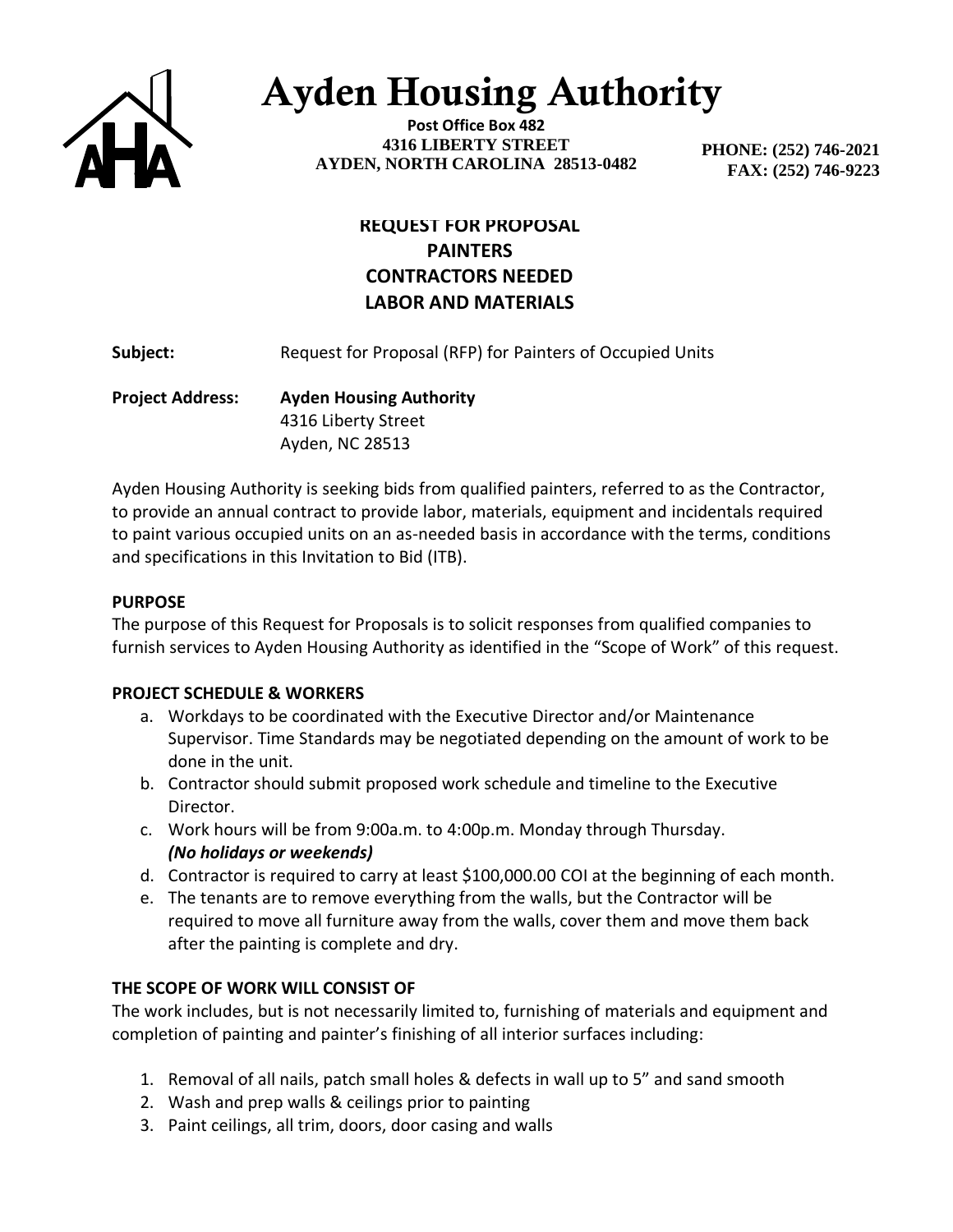- 4. Housing Authority will furnish all paint; however, we will not provide brushes, sanders, tape, etc.
- 5. Two coats of paint, one coat being kilz, primer/sealer and one coat of regular paint minimum.
- 6. Cabinet doors during paint and replace hardware (hardware is provided)
- 7. Other areas as requested by Executive Director

## **RFP INSTRUCTIONS**

## **a. Contact Information**

This RFP is being issued, as well as any addenda by Ayden Housing Authority. The contact person for the RFP is:

> **Nichole Brown, Executive Director 4316 Liberty Street Ayden, NC 28513 [nbrown@aydenhousing.com](mailto:nbrown@aydenhousing.com)**

## **b. RFP Submission and Format**

By this request for Proposals, Ayden Housing Authority solicits proposals to be received by 3:00p.m. on March 20, 2020 in the form outlined below. **Late submissions will not be accepted.**

- **1.** Proposals must be submitted by mail with **one (1) signed original and four (4) copies.** Any general information not specifically relevant to the proposal shall be omitted or bound in a separate document. At a minimum, the proposal shall include the following:
	- Identification of the company or individual(s) including name, address, telephone number, fax number and email addresses.
	- Name, title, address and telephone number of contact person during the period of the evaluation process.
- **2.** Proposal shall be submitted by mail to:

**Attn: Nichole Brown Ayden Housing Authority 4316 Liberty Street Ayden, NC 28513**

**3. Facsimile copies or emails will not be accepted.** All proposals will become property of Ayden Housing Authority upon submission.

The envelope must be sealed and include the following notation on the bottom left hand corner of the proposal. "**Request for Proposal for Interior Painting of Occupied Units Enclosed."** Please also include company/individual name on outside of envelope. The proposals will be evaluated based on the criteria established in this document. **Proposals received after the specified date and time will not be accepted.** Two or more companies may be selected for an interview.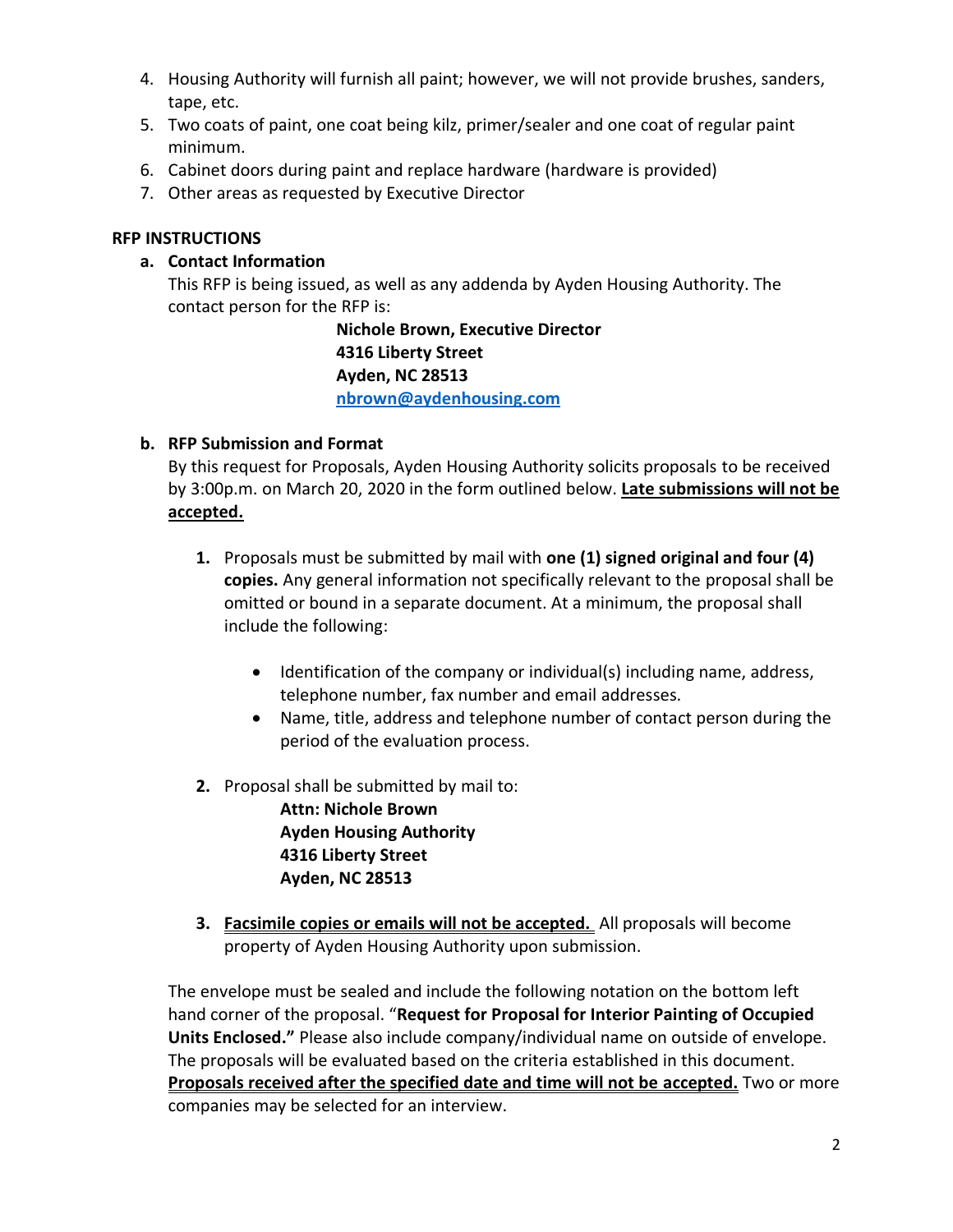### **c. RFP Terms and Conditions**

Ayden Housing Authority reserves the right to select more than one respondent (and will accept joint venture proposals), to select a respondent(s) for specific purposes or for any combination of specific purposes, and to defer the selection of any respondent(s) to a time of Ayden Housing Authority choosing.

Proposals will be evaluated, scored and the contract will be awarded to the contractor whose proposal is most beneficial and cost effective.

Contractors are required to follow state and federal regulations.

#### **d. Board and Staff Communication**

Under no circumstance may any member of Ayden Housing Authority or any staff member other than the contact specified be contacted during this RFP process by any entity intending to submit a response to this RFP. Failure to comply with this request will result in disqualification. All questions should be in writing and directed to the individuals identified above.

Must follow DAVIS BACON NC20200119 10/21/2021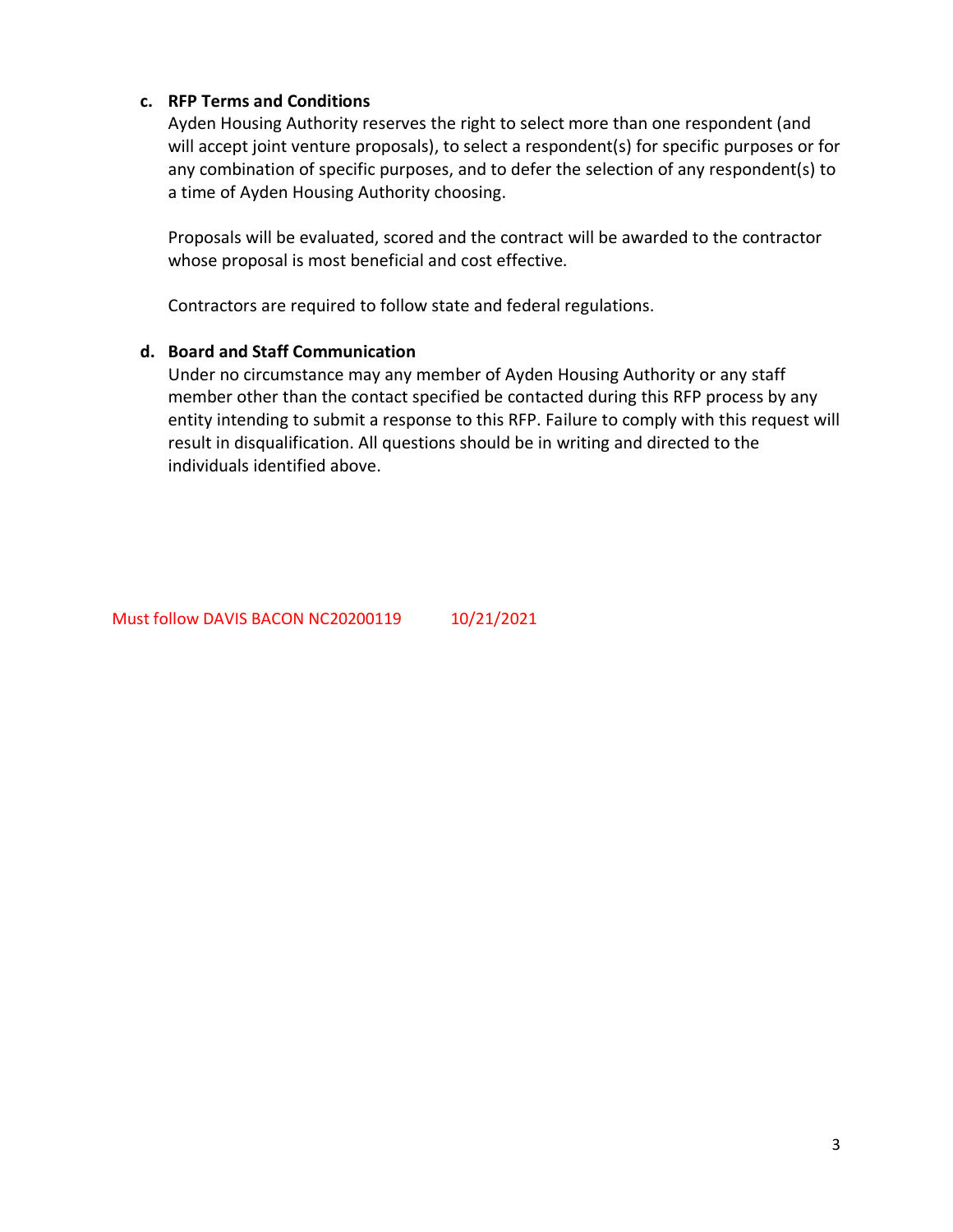## **EXHIBIT A**

# **INTERIOR PAINTING OF RENTAL UNITS SPECIFICATION**

## **PART 1 GENERAL**

It is the intent of the RFP to establish a term contract, with a vendor or multiple vendors for Ayden Housing Authority for labor, materials and equipment necessary to provide Interior Painting services of occupied units on an "as needed" basis. Ayden Housing Authority owns and manages 175 public housing units in a variety of configurations throughout the County. All units are painted, as necessary, at the time of tenant move-out (turn-over) and occupied units as necessary based on need.

All work is to be performed according to industry standards, according to the material manufacturers' recommendations and to be satisfaction of Ayden Housing Authority. The Contractor will perform interior Painting Services for building owned by Ayden Housing Authority and located throughout the Ayden area as requested by the Executive Director. Ayden Housing Authority offers no guarantee of any amount of work to be performed under the Contract.

*The repeated failure of any Contractor to provide service when contacted shall result in that Contractor's contract being cancelled for nonperformance. Ayden Housing Authority shall document failure to respond, and the Contractor may not be permitted to participate in future contracts for these services*.

| <b>Service Areas</b>       | <b>Bedroom Size</b>     | # of Units  | Approximate Sq. ft. |
|----------------------------|-------------------------|-------------|---------------------|
| <b>Liberty Arms</b>        | $0 - 1$                 | 16          | 572 sq. ft.         |
|                            | 1                       | 12          | 744 sq. ft.         |
|                            | $\overline{2}$          | 8           | 899 sq. ft.         |
|                            | 3                       | 2           | 1092 sq. ft.        |
|                            |                         |             |                     |
| <b>South Ayden Terrace</b> | $0 - 1$                 | $\mathbf 0$ | 0 sq. ft.           |
|                            | 1                       | 8           | 754 sq. ft.         |
|                            | $\overline{2}$          | 18          | 870 sq. ft.         |
|                            | 3                       | 18          | 1184 sq. ft.        |
|                            | 4                       | 5           | 1350 sq. ft.        |
|                            | 5                       | 1           | 1550 sq. ft.        |
|                            |                         |             |                     |
| <b>North Juanita Homes</b> | $0 - 1$                 | $\mathbf 0$ | 0 sq. ft.           |
|                            | 1                       | 12          | 744 sq. ft.         |
|                            | $\overline{2}$          | 22          | 899 sq. ft.         |
|                            | $\overline{\mathbf{3}}$ | 34          | 1092 sq. ft.        |
|                            | 4                       | 17          | 1410 sq. ft.        |
|                            | 5                       | 2           | 1824 sq. ft.        |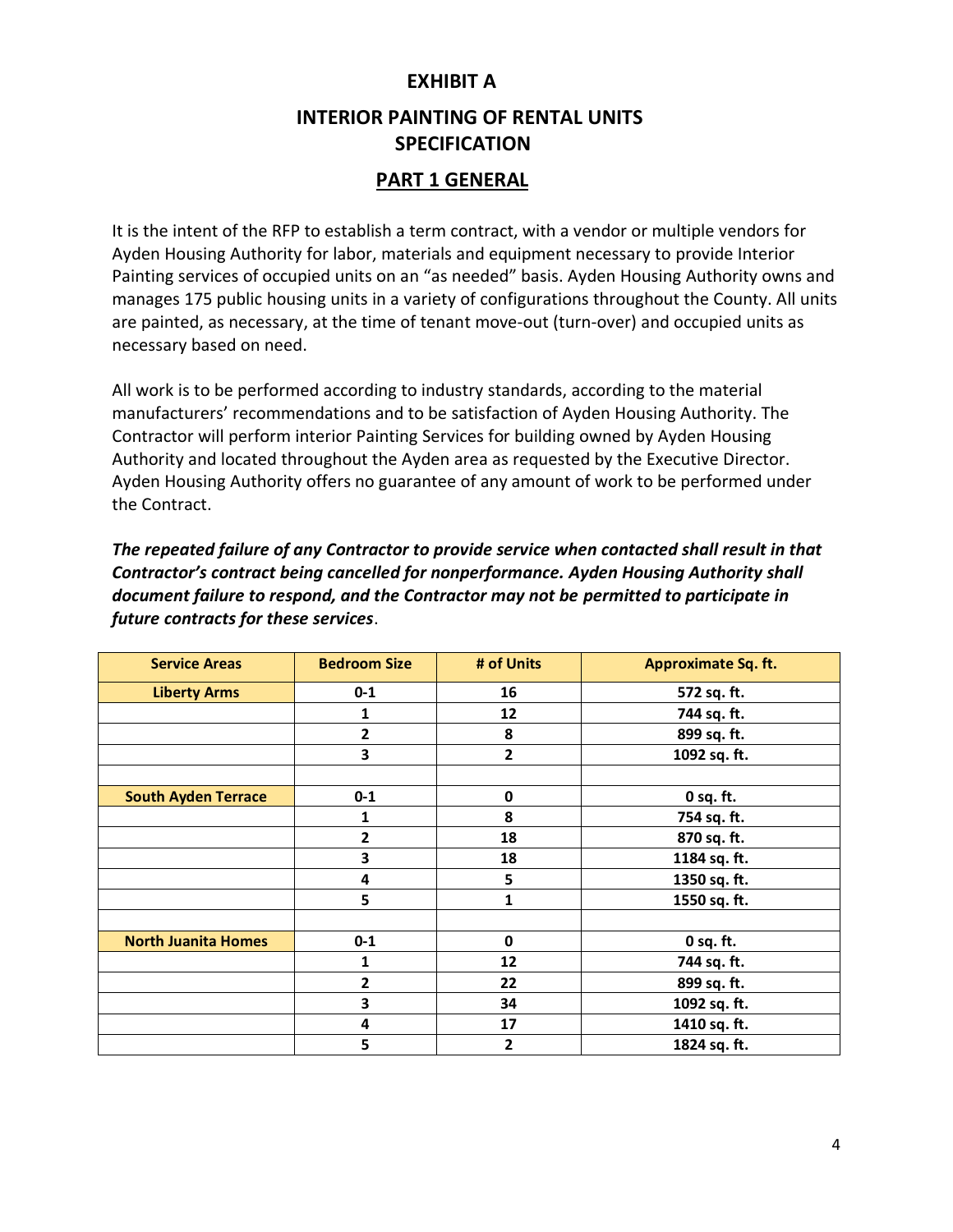It is the intent of Ayden Housing Authority to award the Painting contract for the Agency and/or individual service areas.

Thoroughly examine specifications, site of work and conditions under which work will be performed before submitting a proposal. Surfaces, which cannot be prepared or painted as specified, shall be immediately brought to the attention of Ayden Housing Authority's Maintenance Supervisor and/or Executive Director.

- 1. Starting of work without such notification will be considered acceptance by the Contractor of surfaces involved.
- 2. The Contractor shall replace unsatisfactory work caused by improper or defective surfaces, as directed by Ayden Housing Authority Executive Director at no additional cost.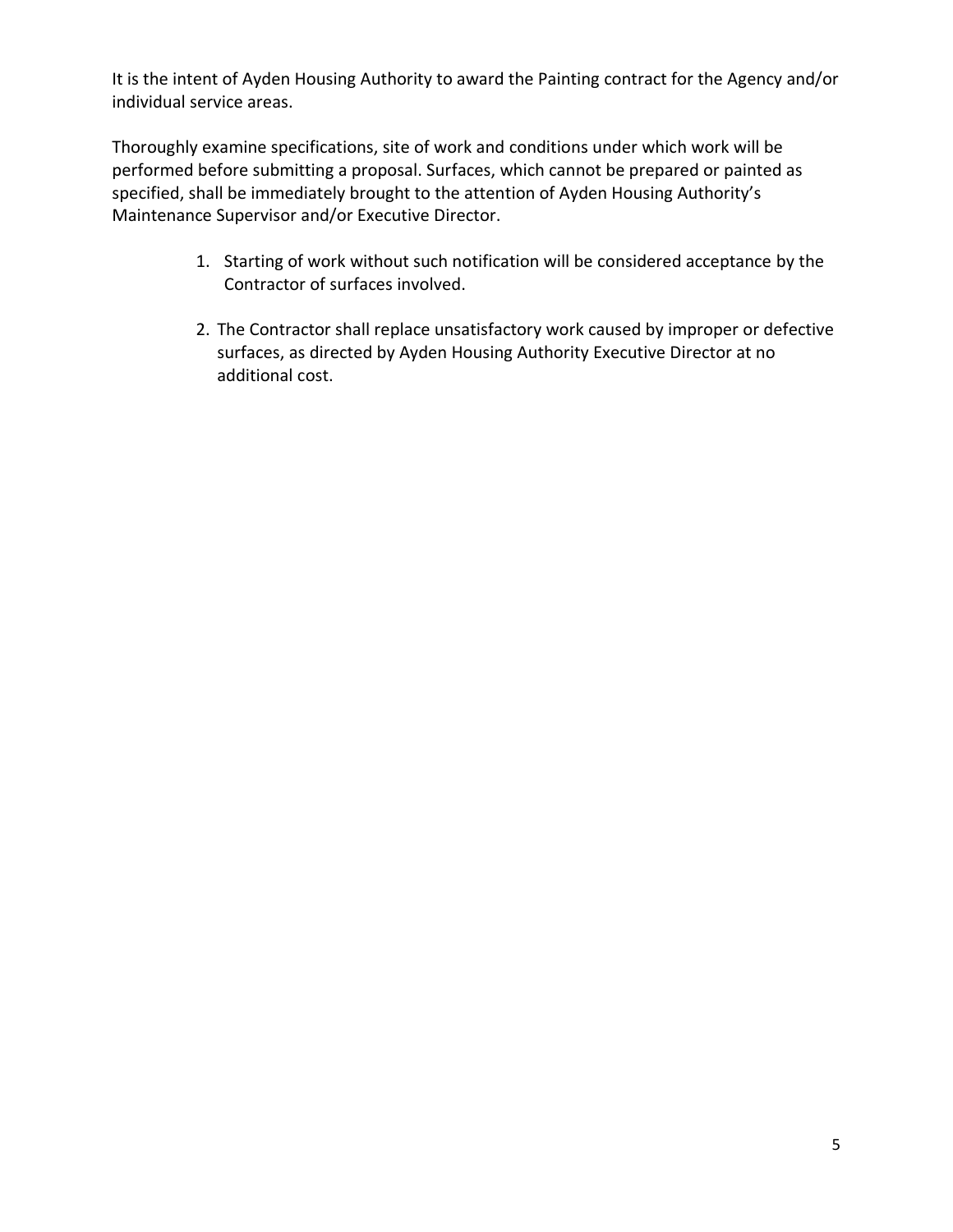## **EXHIBIT B**

# **CONTACT INFORMATION FORM**

**TO:** Nichole Brown, Executive Director 252-746-2021 (phone) 252-746-9223 (fax) [nbrown@aydenhousing.com](mailto:nbrown@aydenhousing.com)

**This fax is to acknowledge that we are in receipt of your RFP Interior Painting as-needed basis and have noted our intention to bid.** 

|              | <b>I PLAN TO SUBMIT A BID</b>                                                                                    |
|--------------|------------------------------------------------------------------------------------------------------------------|
|              | Yes, I will be submitting a bid                                                                                  |
| $\Box$       | Maybe, I need to research and get more information (contact Ayden Housing Authority<br>information listed above) |
|              | <b>NO BID</b>                                                                                                    |
| $\Box$       | Do <b>NOT</b> desire to be retained on the vendor list                                                           |
| $\mathbf{L}$ | Desire to be retained on the vendor list, but decline to bid based on the following:                             |
| ⊔            | Cannot comply with specifications/scope of work, Explain:                                                        |
|              |                                                                                                                  |
|              |                                                                                                                  |
|              | Do not regularly provide this type of product/service                                                            |
|              |                                                                                                                  |
|              | Please update my information as listed above                                                                     |
|              | HOW DID YOU FIND OUT ABOUT THE BID? Indicate any of the following.                                               |
|              | Checked the agency website<br>$\Box$                                                                             |
|              | Received notice by fax or e-mail                                                                                 |
|              |                                                                                                                  |
|              |                                                                                                                  |
|              |                                                                                                                  |
|              | Other, Explain:                                                                                                  |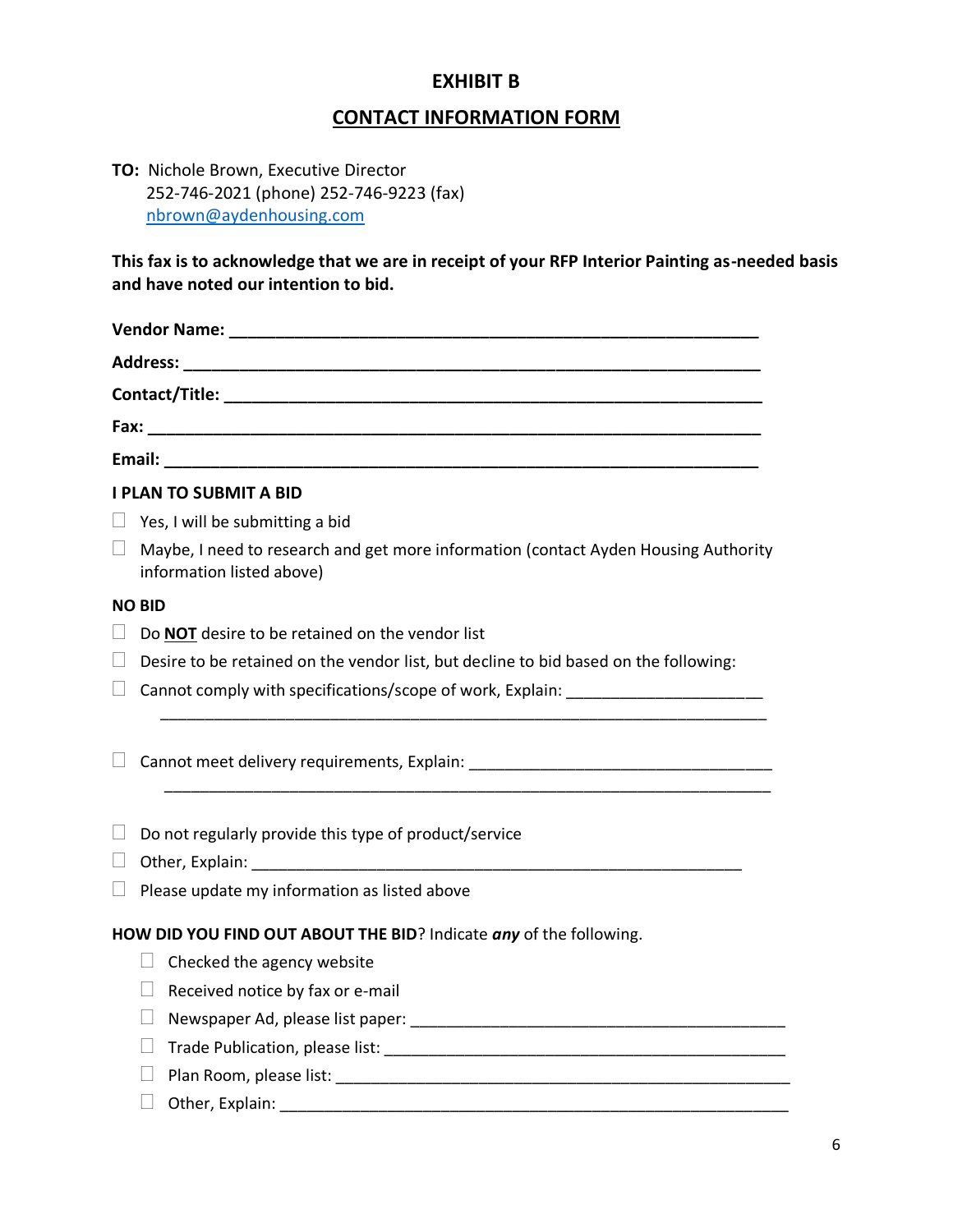## **EXHIBIT C**

## **PROPOSAL FORM**

#### Proposal: **Interior Painting of Occupied Units (as-needed basis)**

Vendor Name: **With a set of the UV** of the UV of the UV of the UV of the UV of the UV of the UV of the UV of the UV of the UV of the UV of the UV of the UV of the UV of the UV of the UV of the UV of the UV of the UV of the

- To: Ayden Housing Authority 4316 Liberty Street Ayden, NC 28513
	- 1. The undersigned, having familiarized themselves with the local conditions affecting the cost of the work, and with the Specifications, proposes to furnish all labor, materials (except for paint)

This proposal submission covers the following areas:

- Liberty Arms
- South Ayden Terrace
- North Juanita Homes
- 2. In submitting this proposal, it is understood that the right is reserved by the Executive Director of Ayden Housing Authority to reject any and all proposals. If written notice of the acceptance of this proposal is mailed, faxed or delivered to the undersigned within ninety (90) days after the opening thereof, or at any time thereafter before this proposal is withdrawn, the undersigned agrees to a contract/agreement in the prescribed form and furnish any required insurance requirements within ten (10) days after the contract is presented to him/her for signature.

#### **NOTE: The penalty for making false statements in offers is prescribed in 18 U.S.C. 1001.**

| Date<br>20                         | (Company Name)     |
|------------------------------------|--------------------|
| (Official Address)                 | (By)               |
|                                    | (Title)            |
| (Contractors State License Number) | (Telephone Number) |